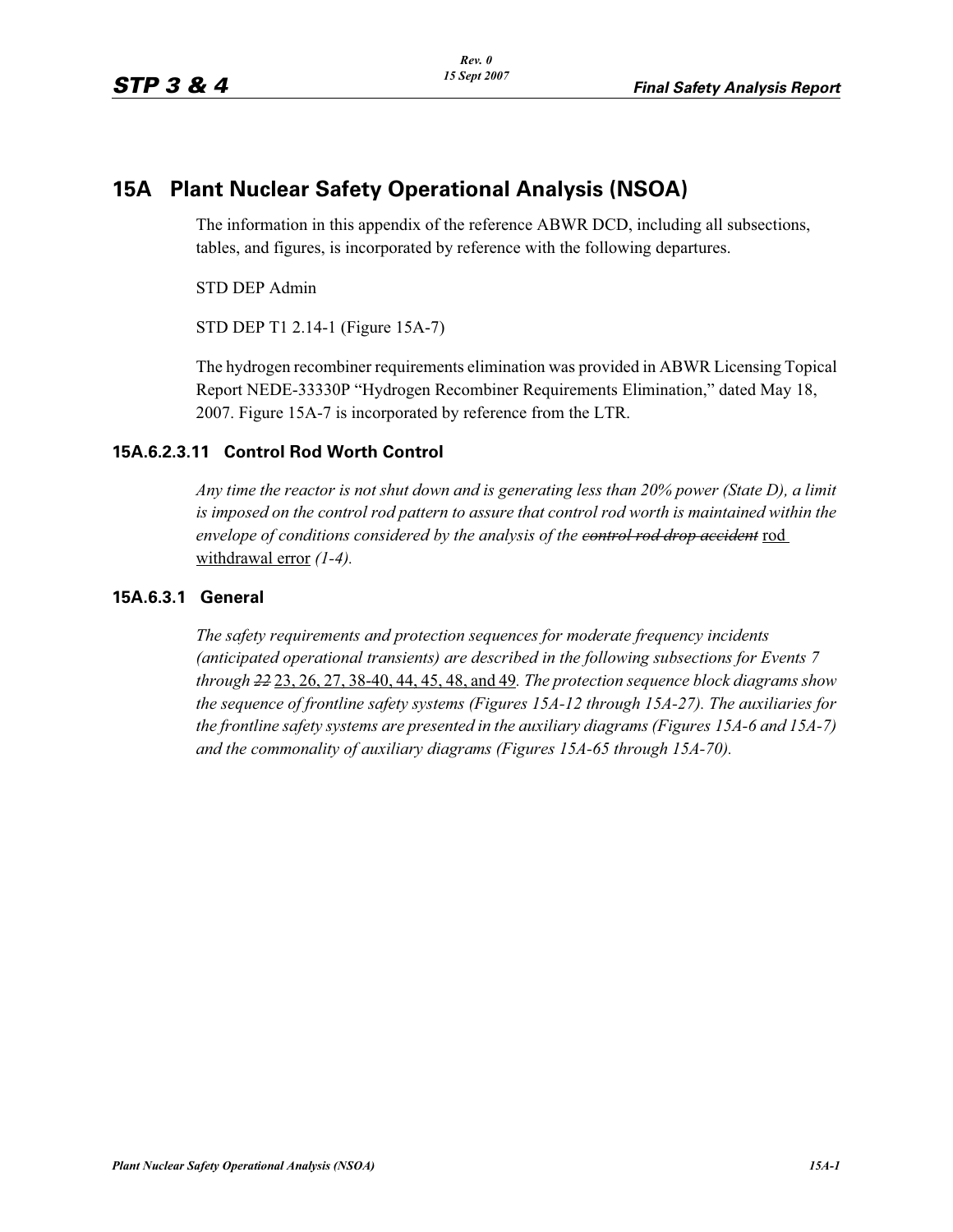

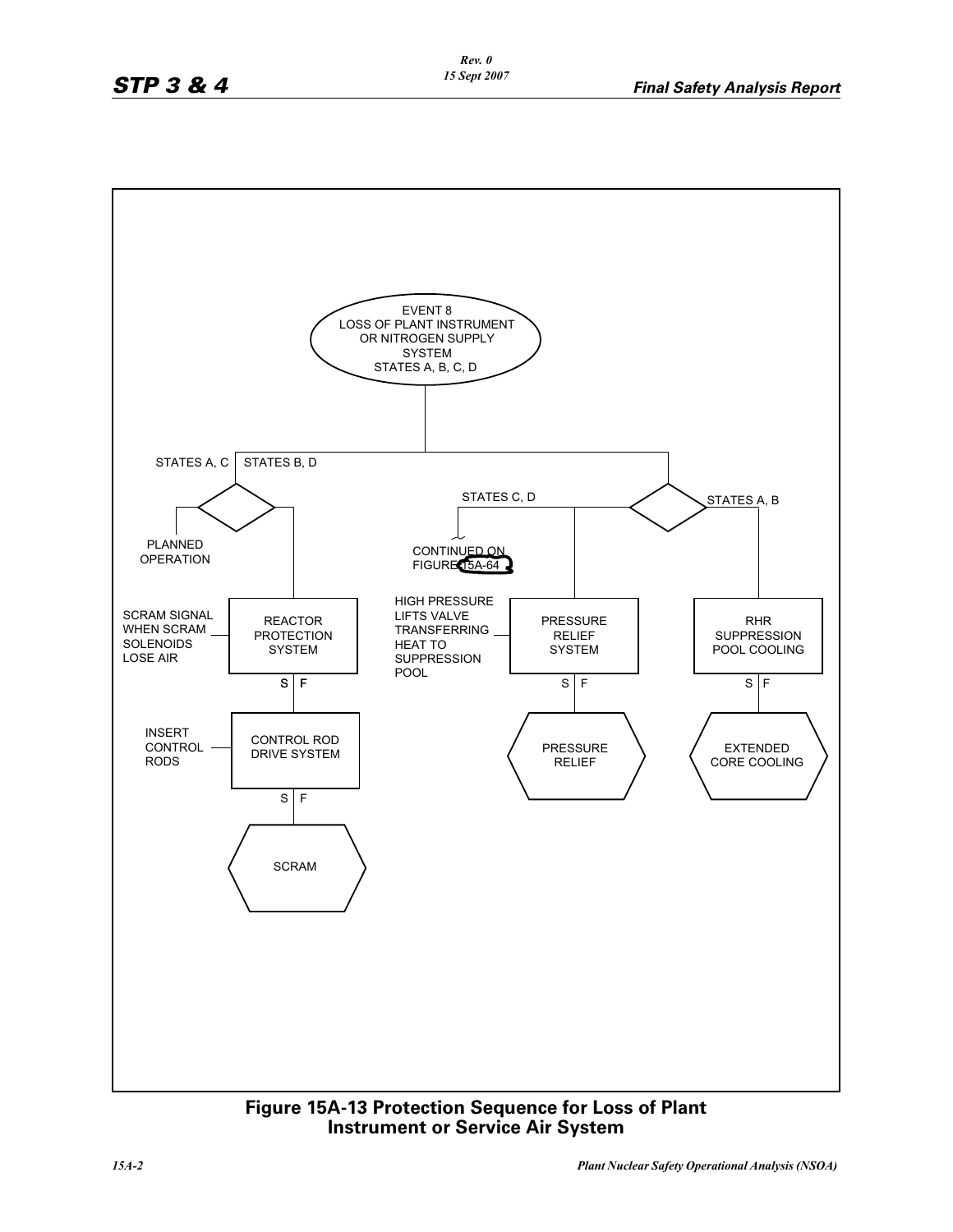

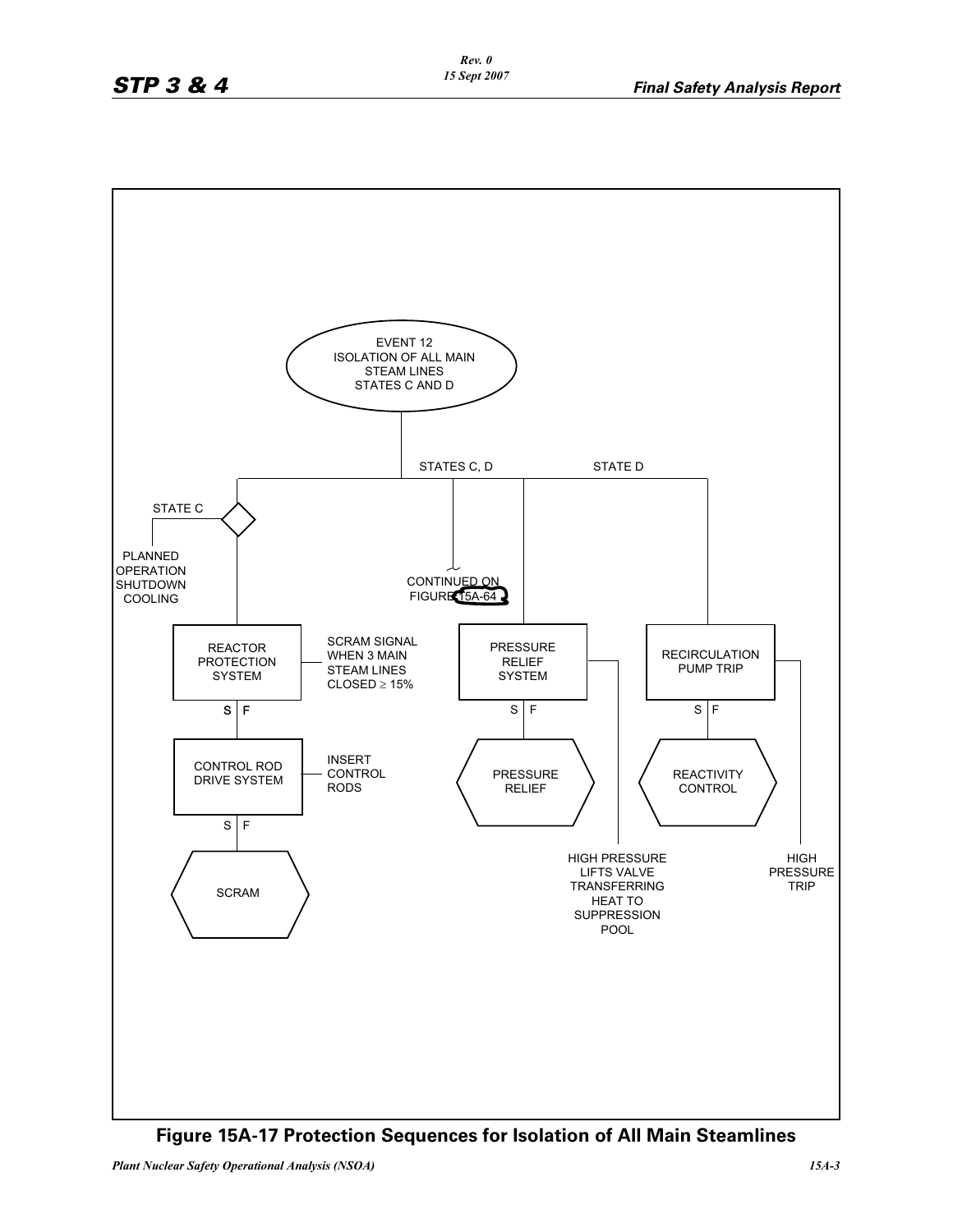

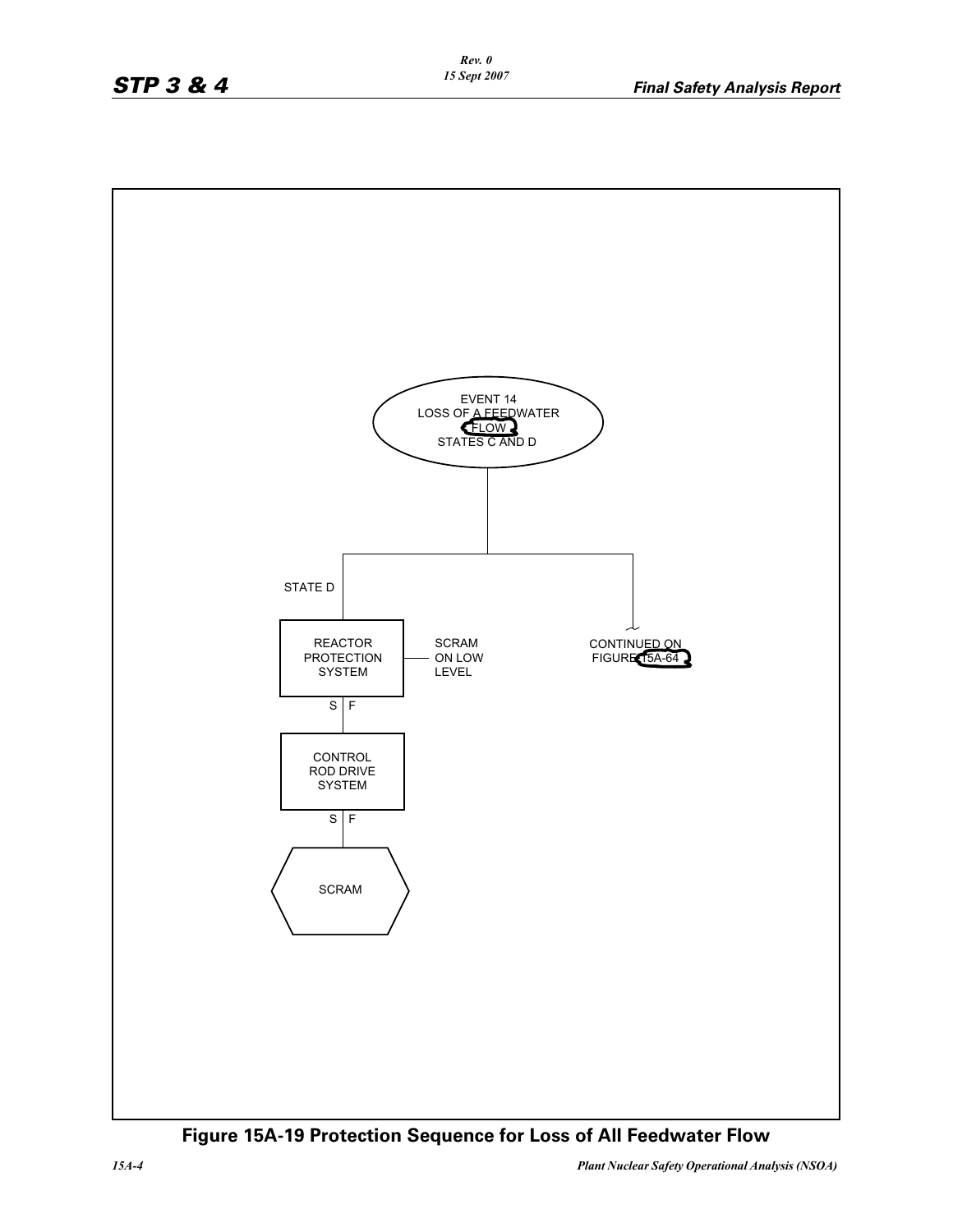

**Figure 15A-21 Protection Sequence for Feedwater Controller Failure—Runout of One Feedwater Pump**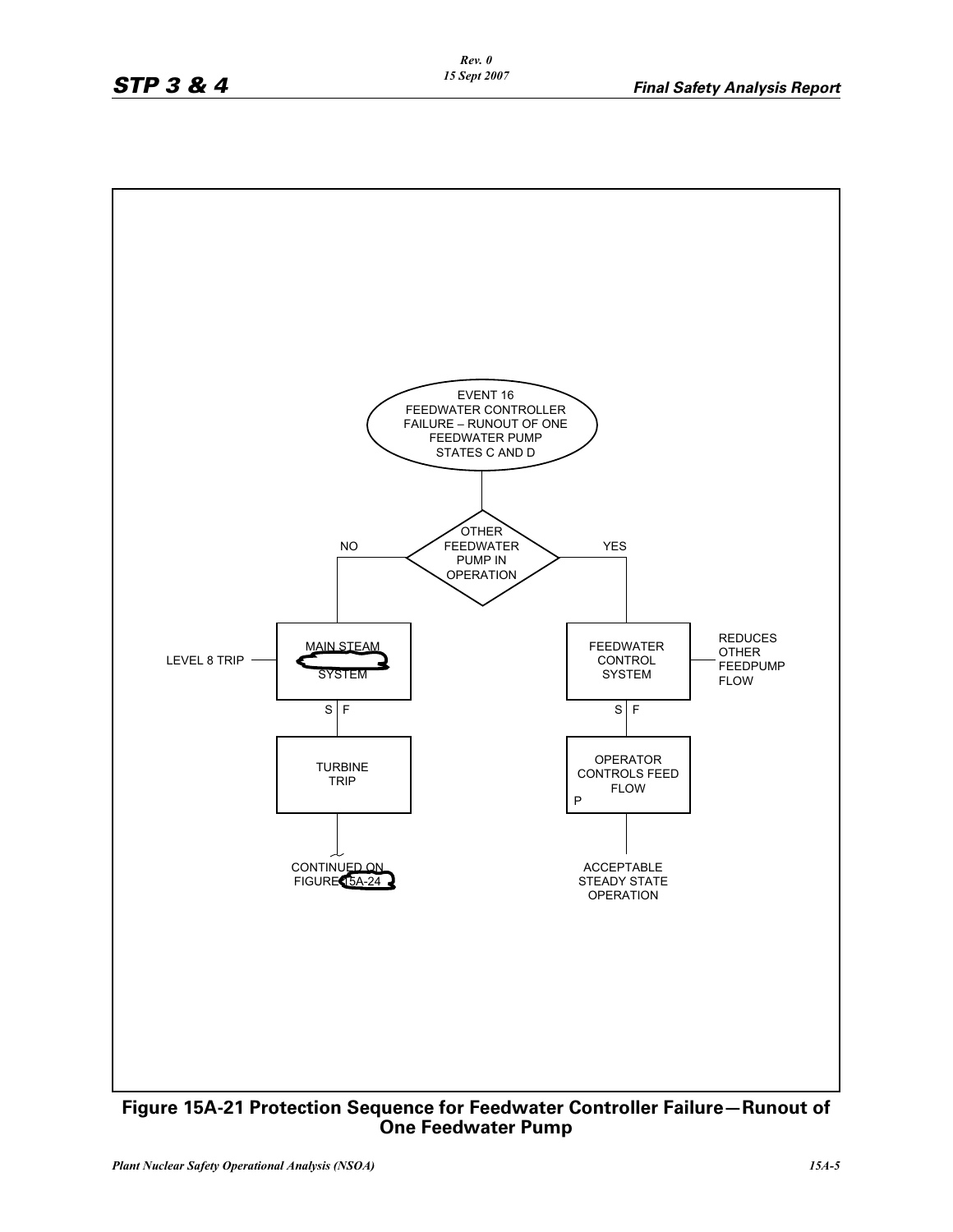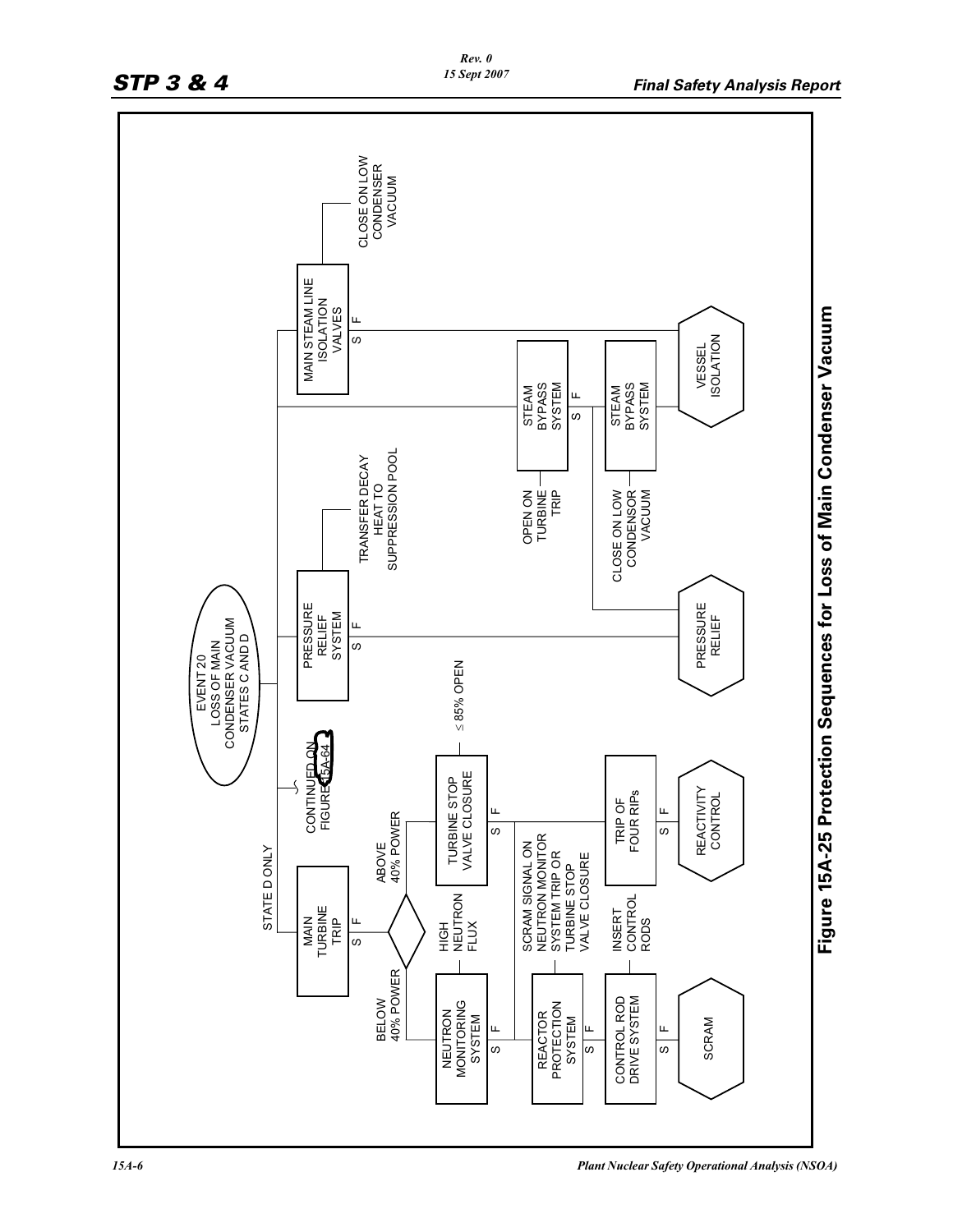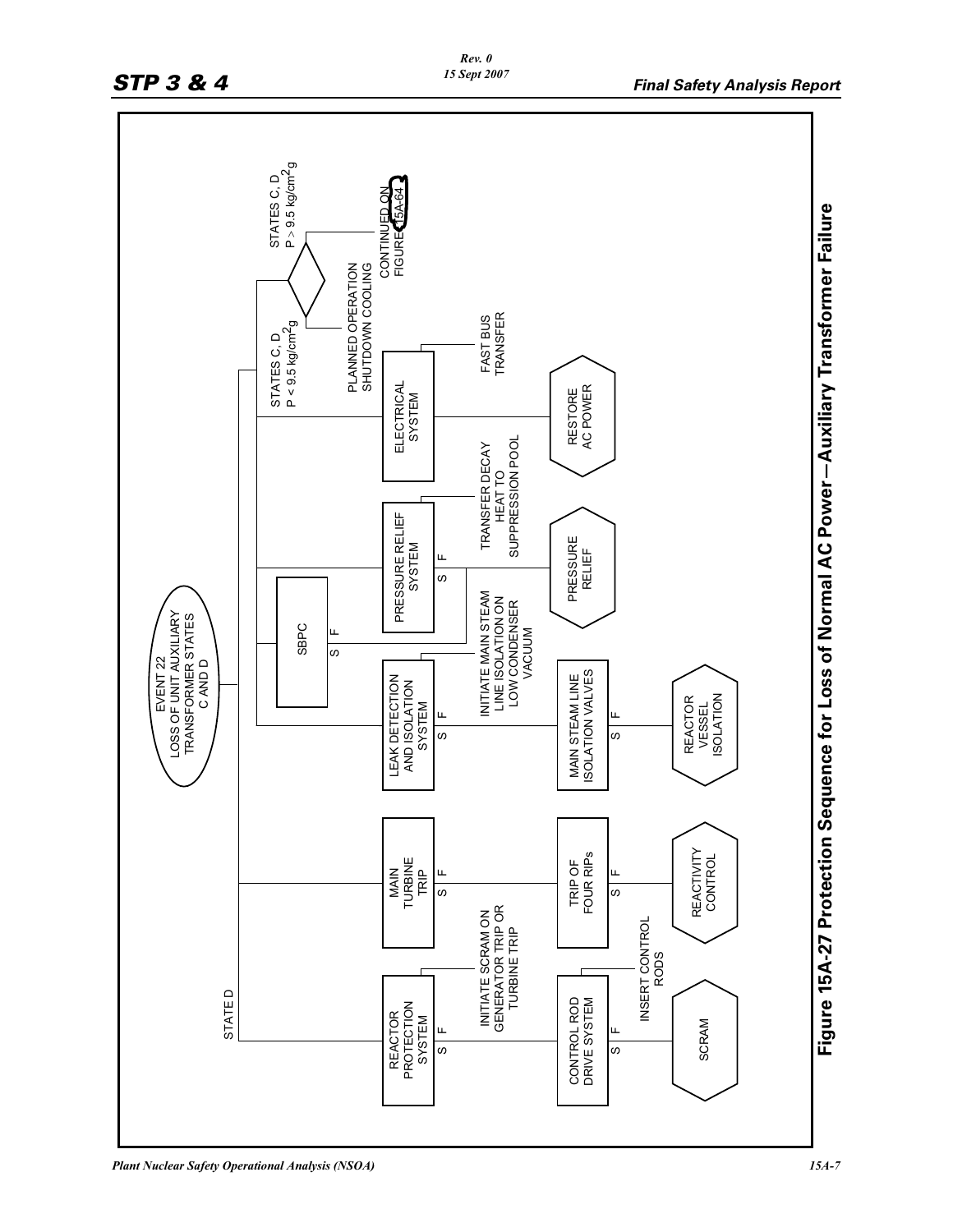

*15A-8 Plant Nuclear Safety Operational Analysis (NSOA)*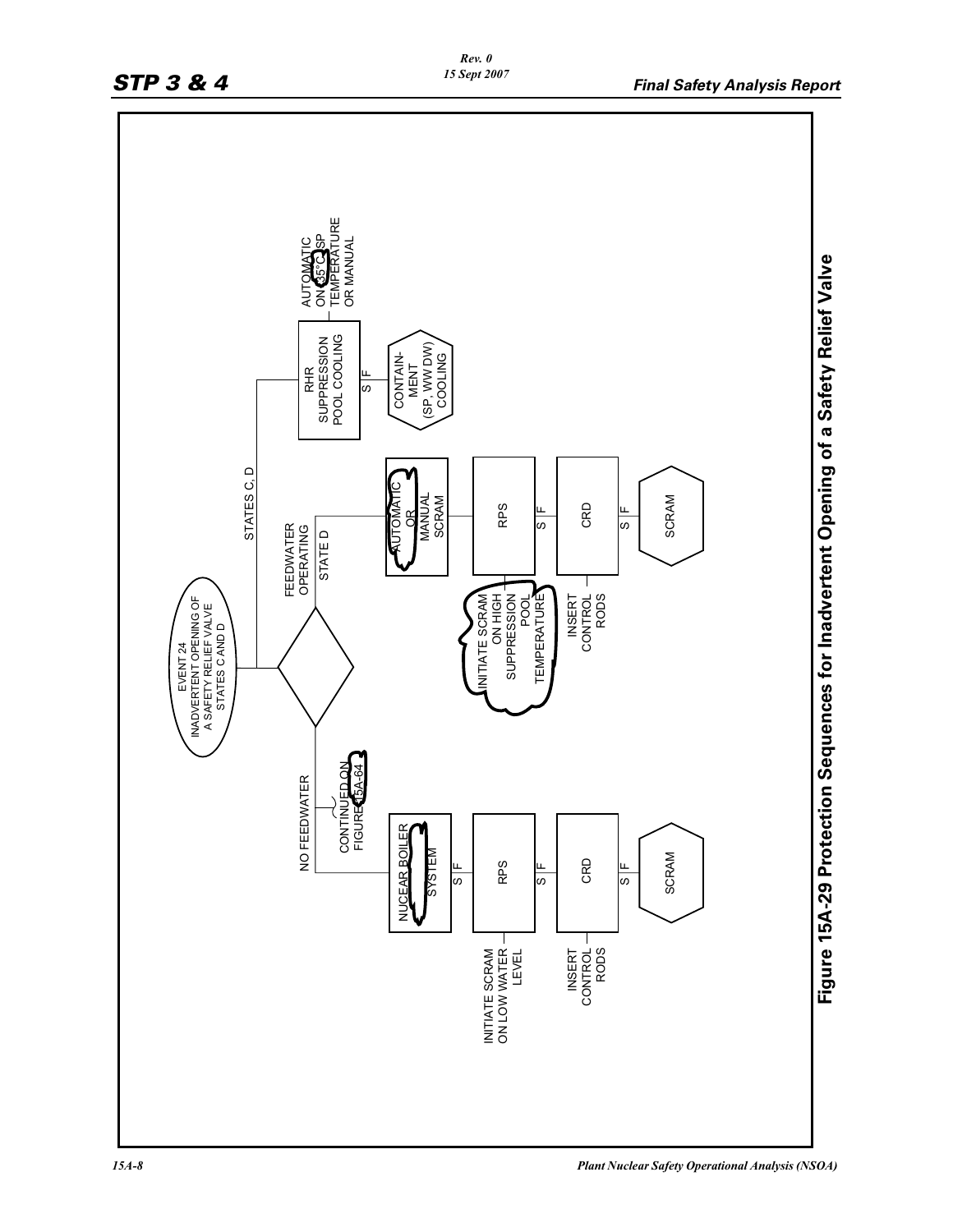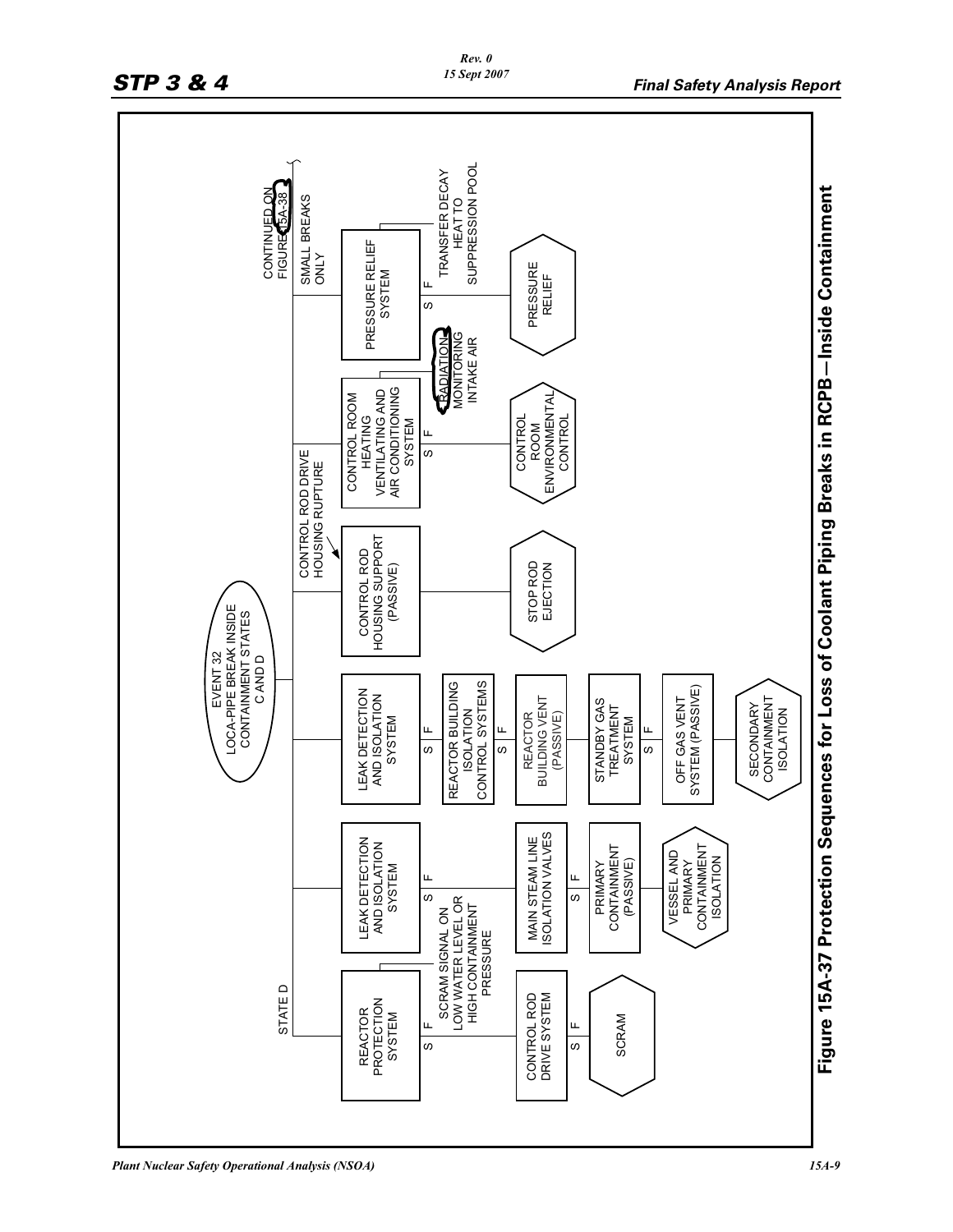

*15A-10 Plant Nuclear Safety Operational Analysis (NSOA)*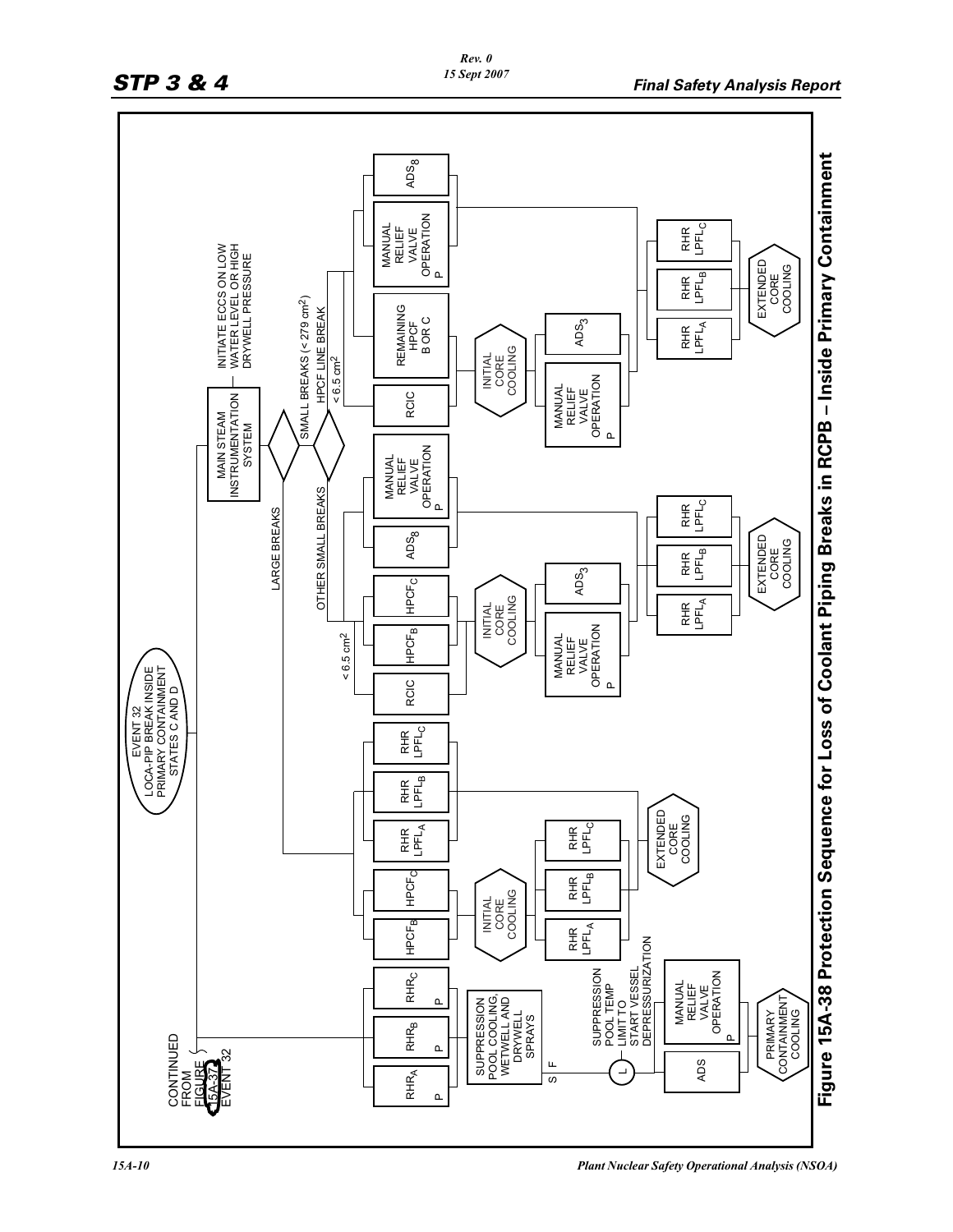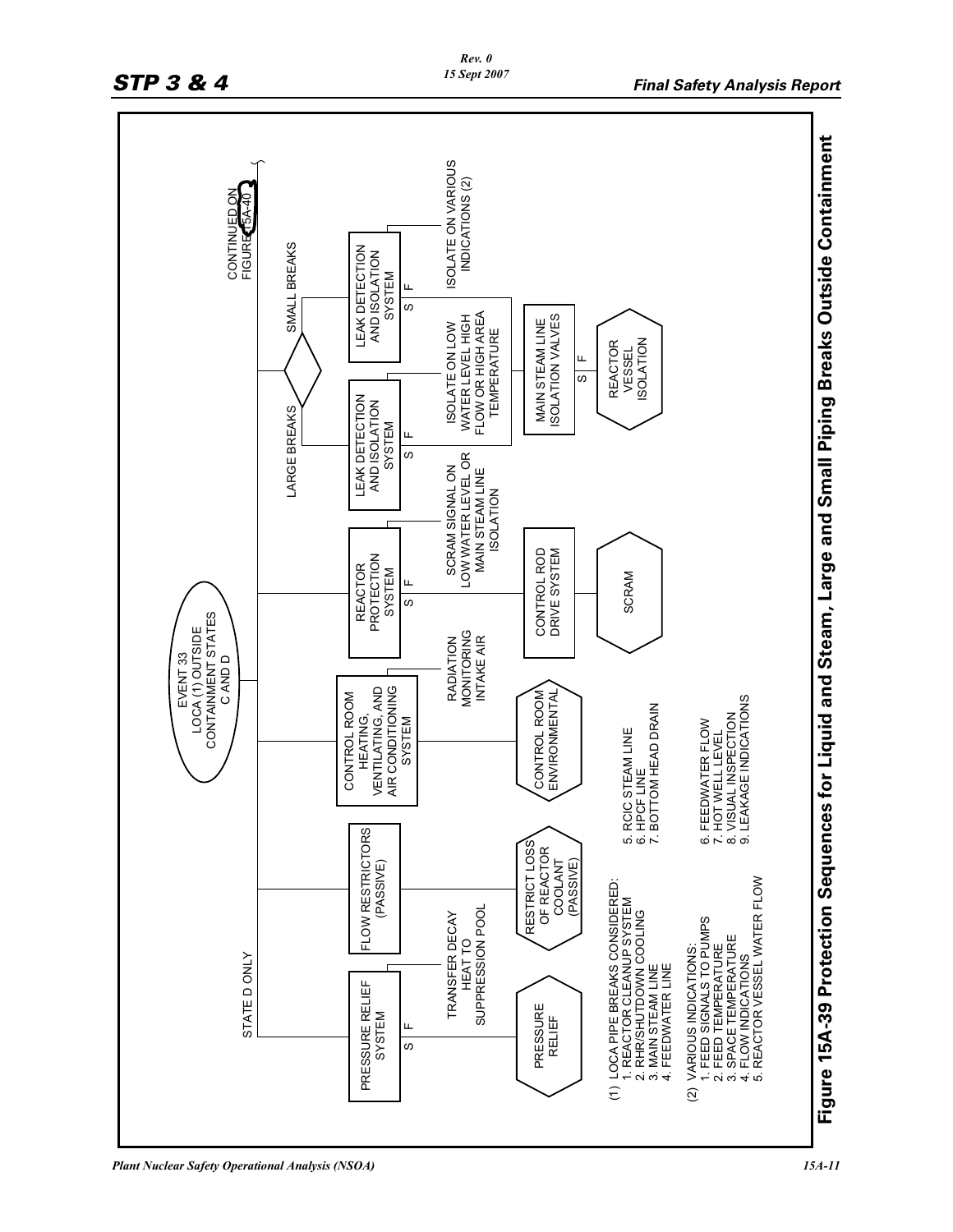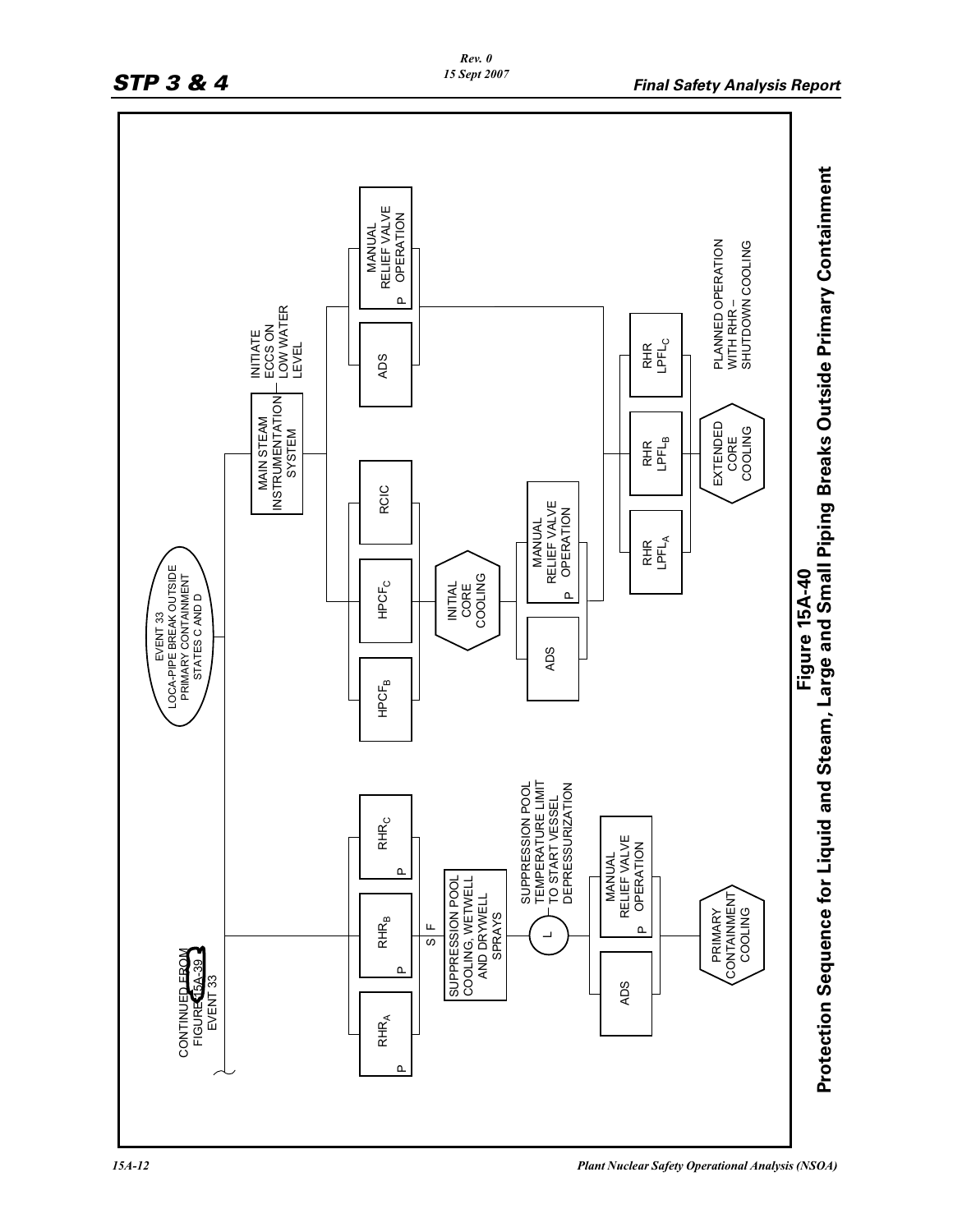

**Figure 15A-48 Protection Sequence for Trip of All Reactor Internal Pumps (RIPs)**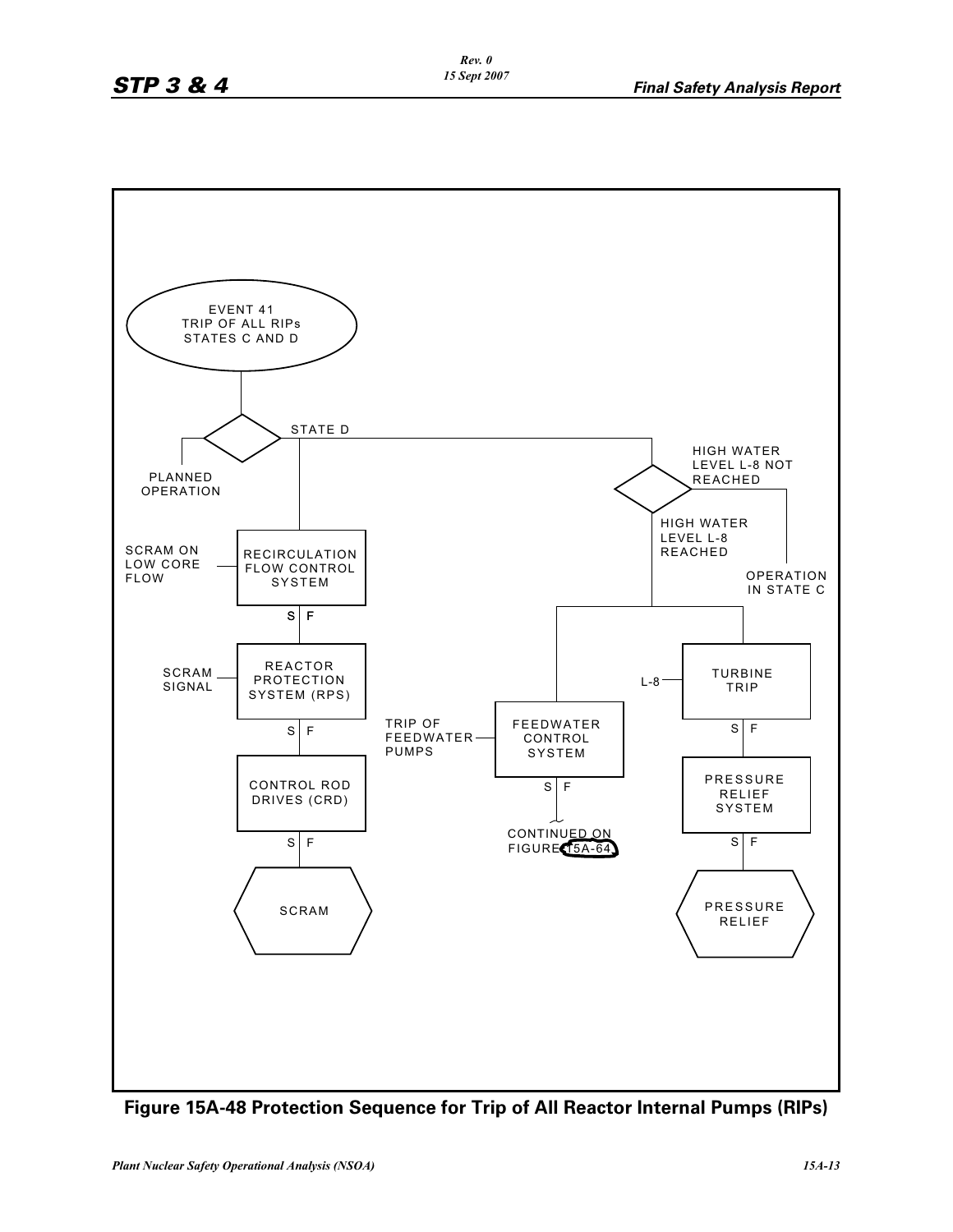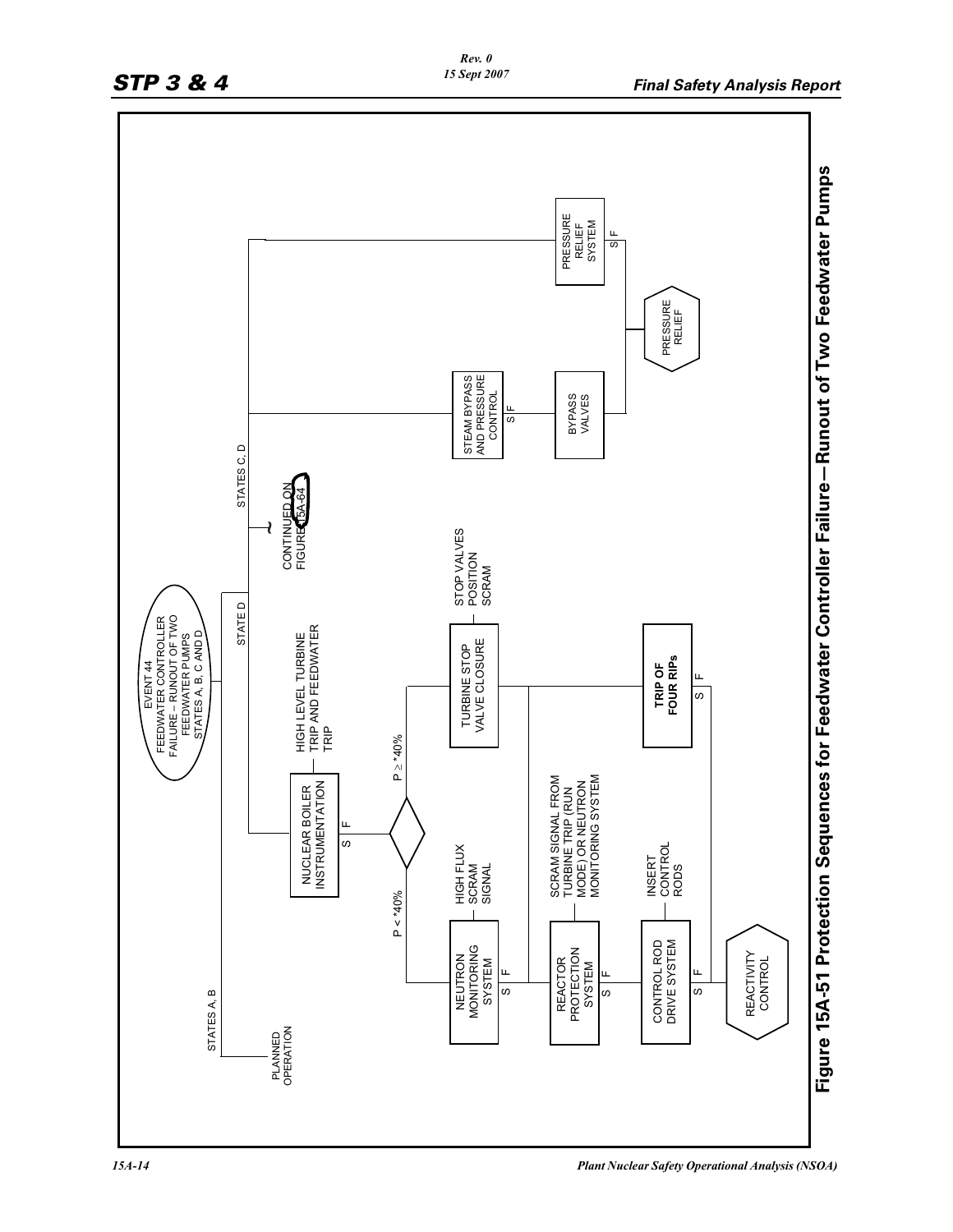

*Plant Nuclear Safety Operational Analysis (NSOA) 15A-15*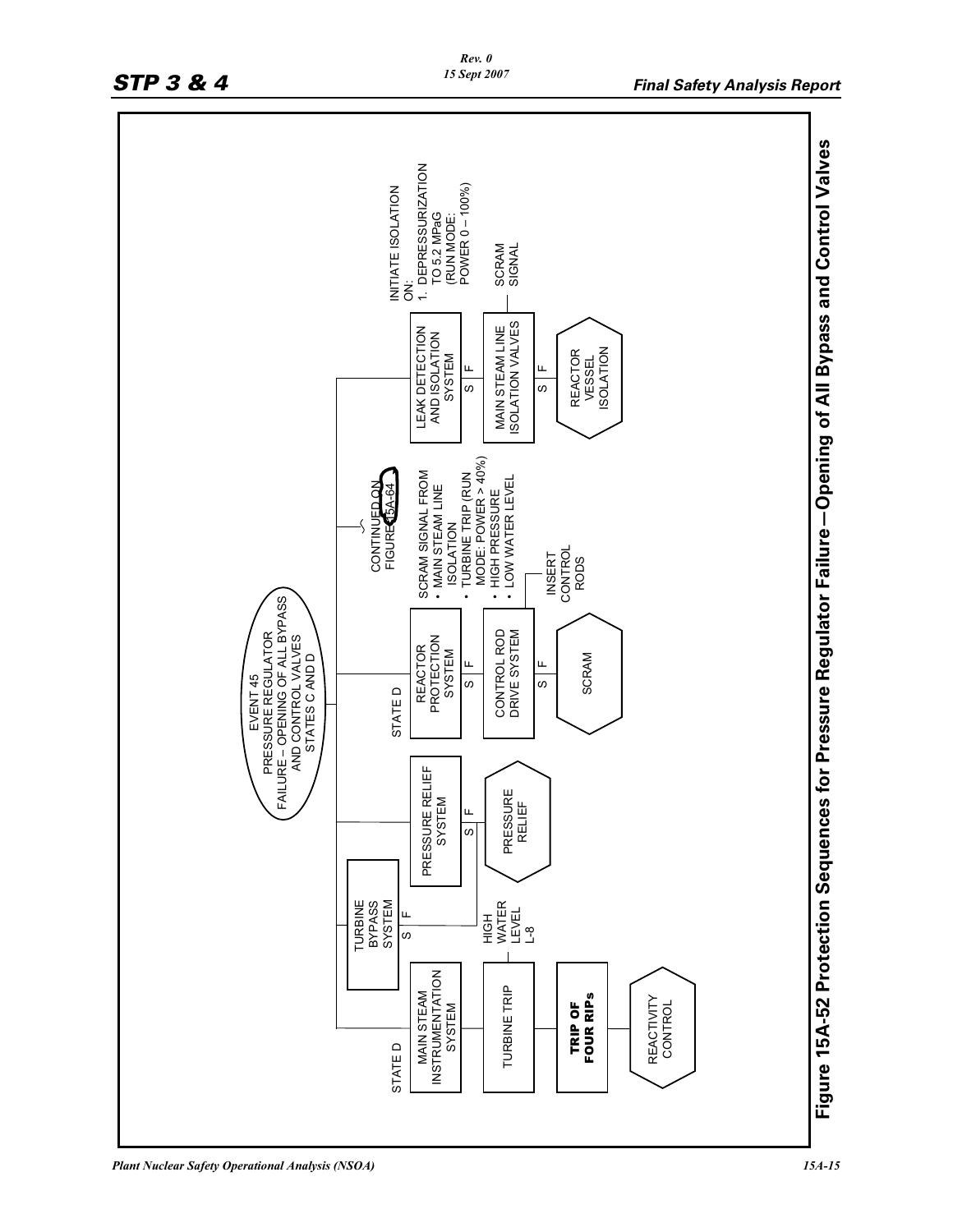

**Figure 15A-53 Pressure Regulator Failure—Closure of All Bypass Valves and Control Valves**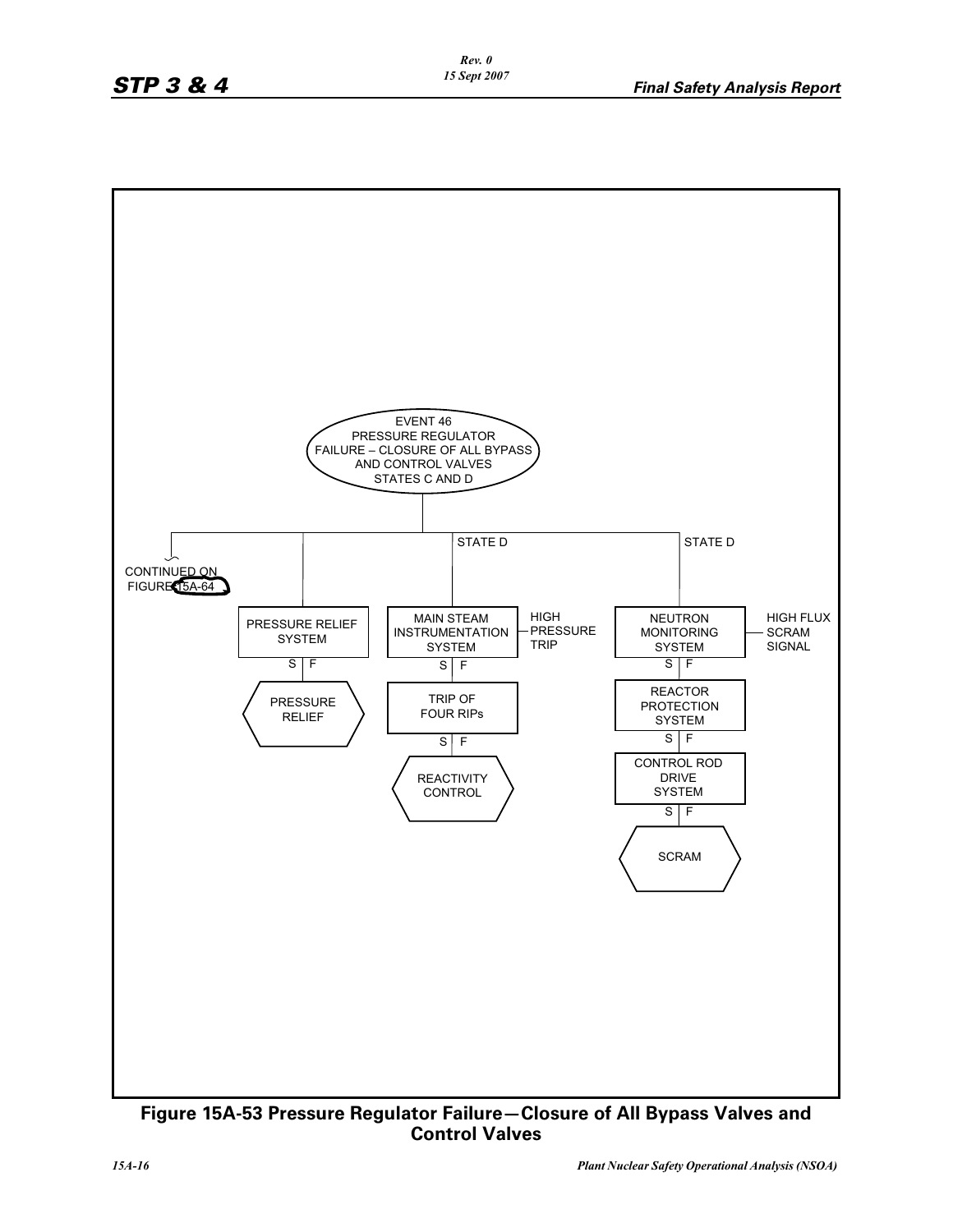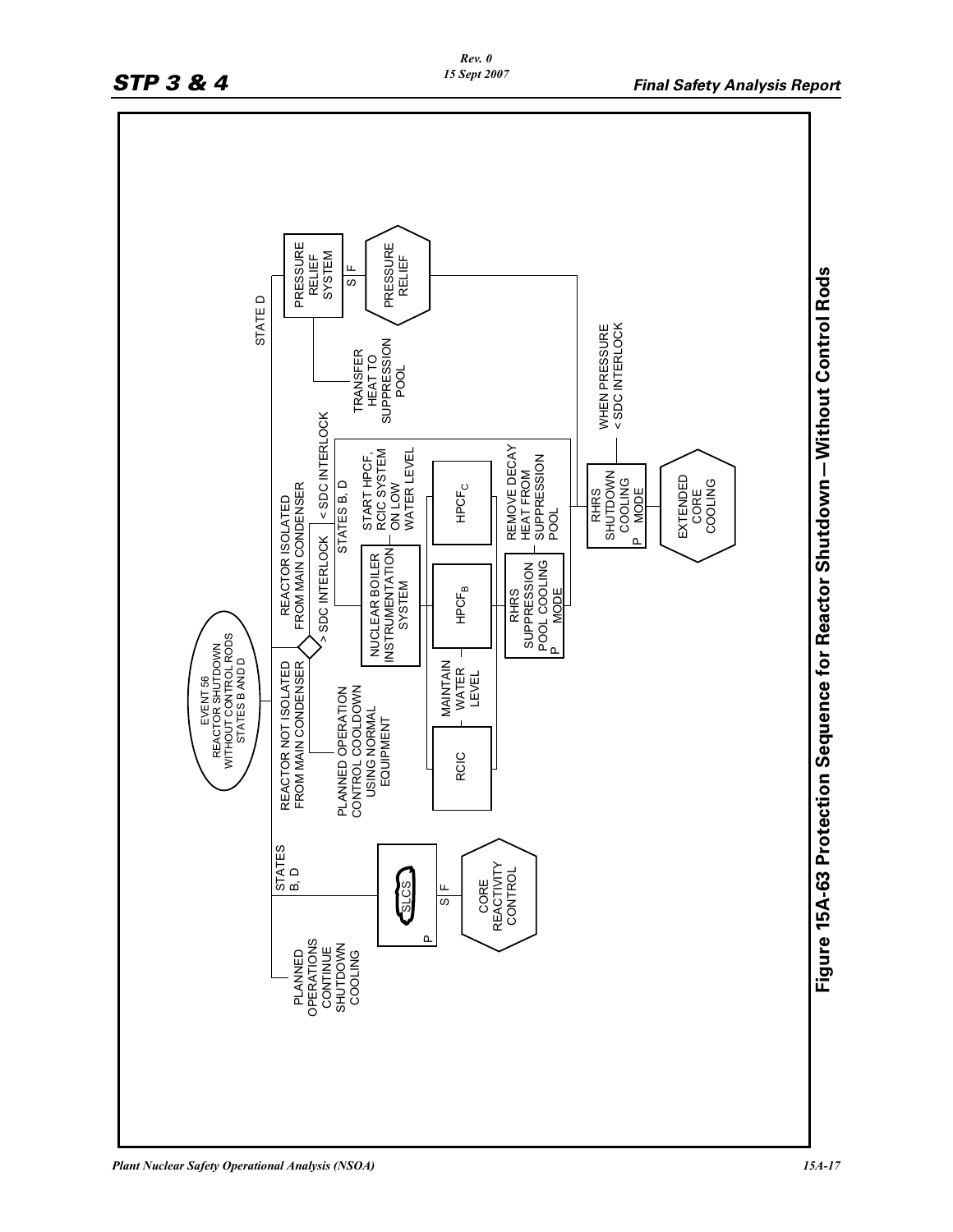

**Figure 15A-64 Protection Sequence for Core and Containment Cooling for Loss of Feedwater and Vessel Isolations**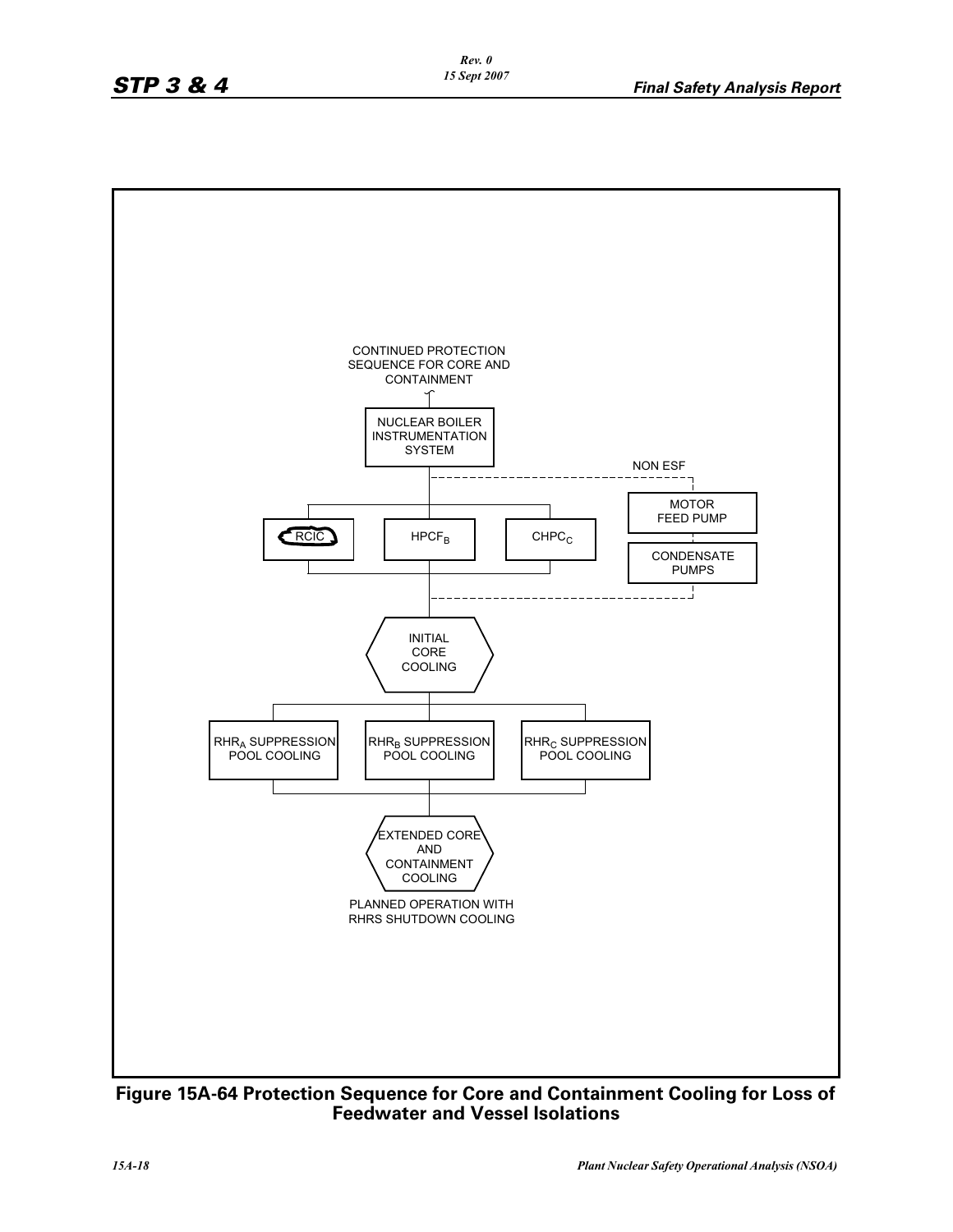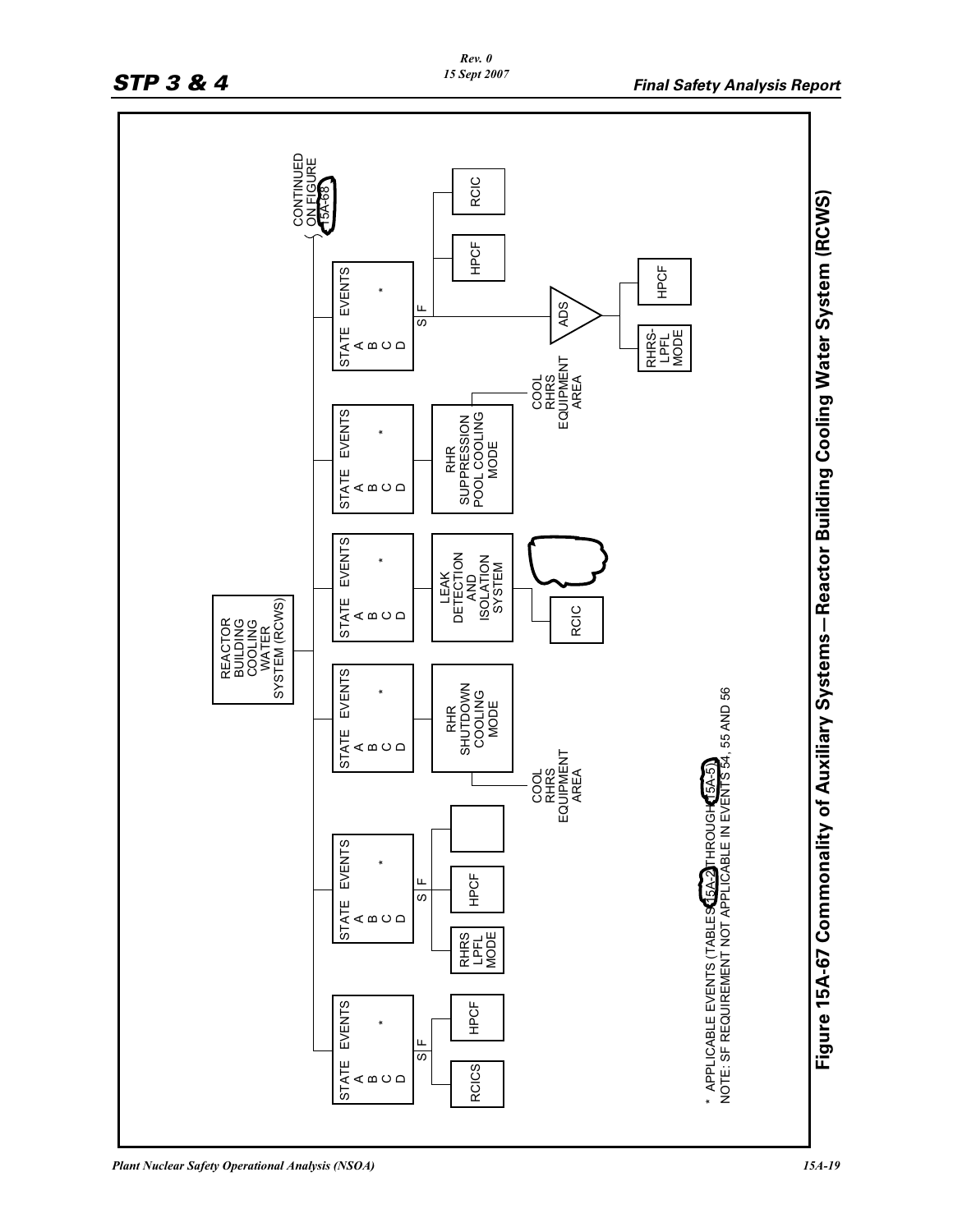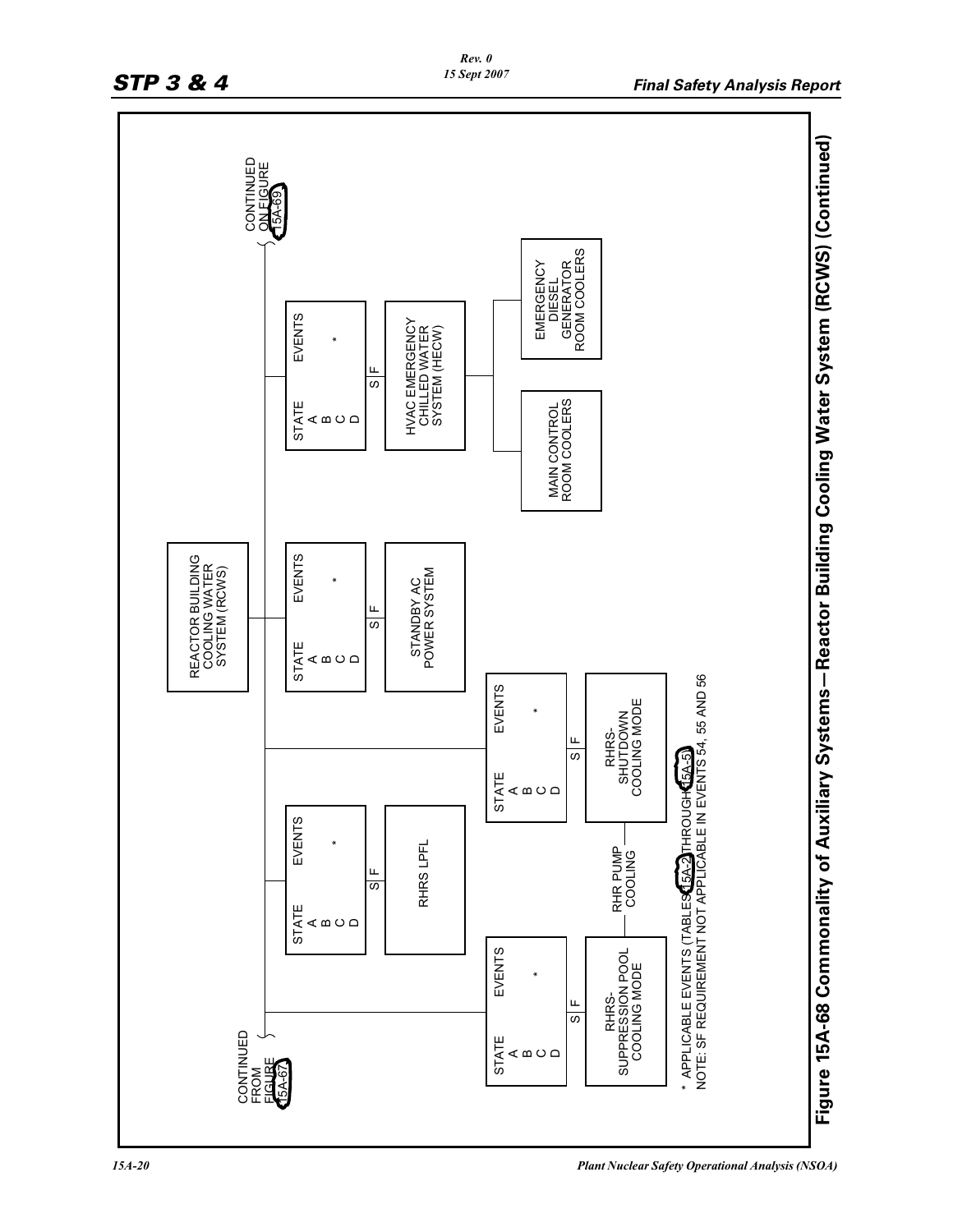

**Water System (RCWS) (Continued)**